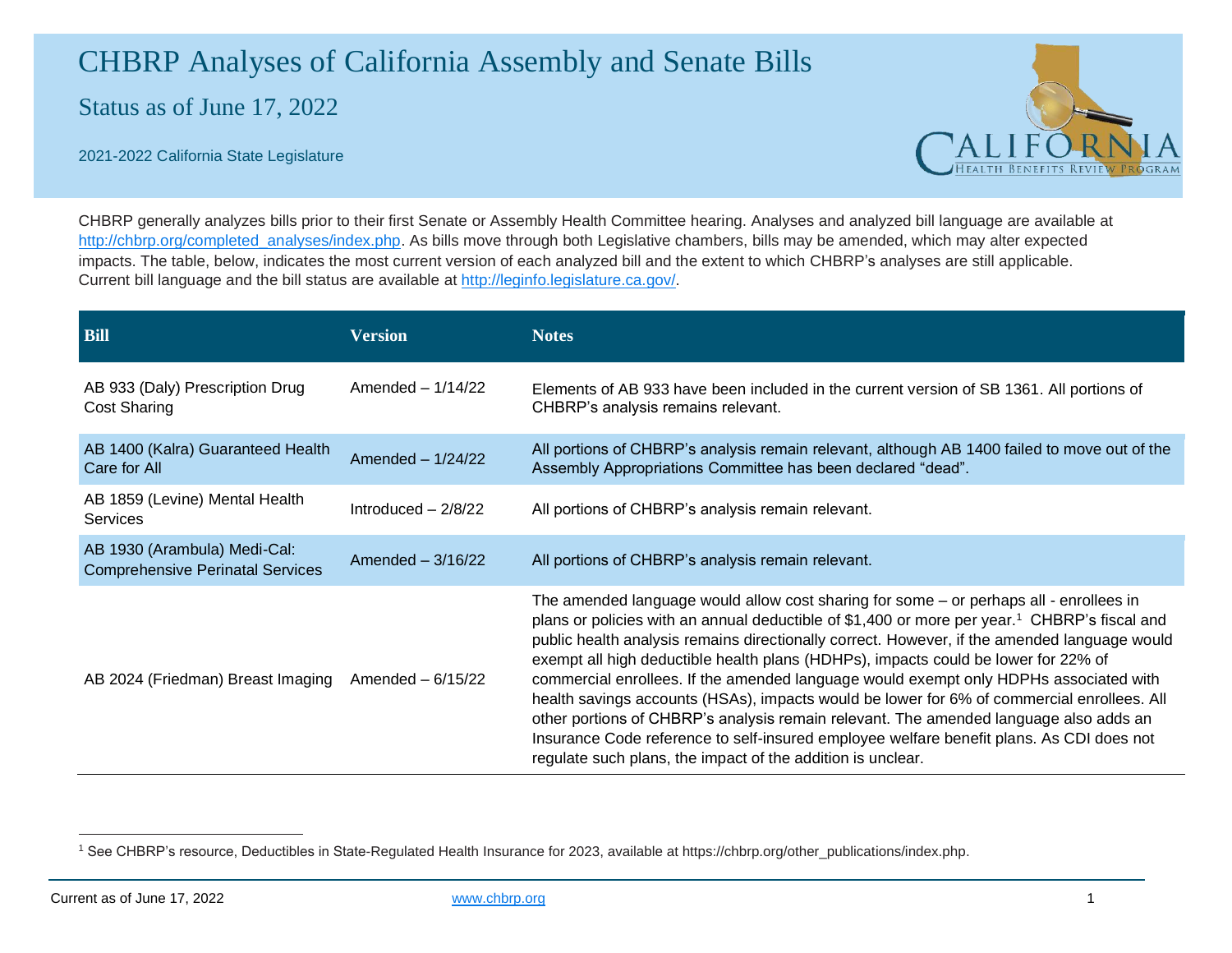| <b>Bill</b>                                                                                                            | <b>Version</b>        | <b>Notes</b>                                                                                                                                                                                                                                                                                                                                                                                                                                                                                    |
|------------------------------------------------------------------------------------------------------------------------|-----------------------|-------------------------------------------------------------------------------------------------------------------------------------------------------------------------------------------------------------------------------------------------------------------------------------------------------------------------------------------------------------------------------------------------------------------------------------------------------------------------------------------------|
| AB 2029 (Wicks) Health Care<br><b>Coverage: Treatment for Infertility</b>                                              | Amended $-5/3/22$     | Amended language requires coverage of infertility treatments for the large group market and<br>requires insurers to offer coverage to small group plans and policies. Additional amendments<br>limit the number of completed oocyte retrievals to three and provides a lifetime benefit<br>maximum of \$75,000. CHBRP's fiscal and public health analysis remains directionally correct,<br>although the magnitude would be smaller. All other portions of CHBRP's analysis remain<br>relevant. |
| AB 2516 (Aguiar-Curry) Health Care<br>Coverage: Human Papillomavirus                                                   | Amended $-4/18/22$    | Amended language adds a requirement for coverage of cervical cancer screening for a<br>portion of enrollees. CHBRP's analysis remains relevant to the portion of the bill pertaining to<br>human papillomavirus vaccination requirements.                                                                                                                                                                                                                                                       |
| AB 2585 (McCarty) Health Care<br>Coverage: Nonpharmacological Pain Introduced - 2/18/22<br><b>Management Treatment</b> |                       | All portions of CHBRP's analysis remain relevant.                                                                                                                                                                                                                                                                                                                                                                                                                                               |
| AB 2709 (Boerner Horvath)<br><b>Emergency Ground Medical</b><br>Transportation                                         | Introduced $-2/18/22$ | All portions of CHBRP's analysis remain relevant.                                                                                                                                                                                                                                                                                                                                                                                                                                               |
| SB 473 (Bates) Insulin Cost Sharing                                                                                    | Amended $-6/17/22$    | Amended language expands the deductible prohibition to benefits related to managing and<br>treating diabetes. Due to an increase in benefit coverage without a deductible, cost impacts<br>would be higher. Additional amendments specify cost sharing for insulin prescriptions for a<br>supply greater than 30 days is limited to increments of \$35. CHBRP's analysis remains<br>relevant to the portion of the bill pertaining to limiting cost sharing for insulin.                        |
| SB 853 (Wiener) Prescription Drug<br>Coverage                                                                          | Amended $-6/2/22$     | Amended language would somewhat reduce impacts on cost sharing and somewhat increase<br>impacts on premiums for enrollees in DMHC-regulated health plans and CDI-regulated health<br>policies. Amended language regarding coverage for persons engaged with other CDI-<br>regulated disability insurance is beyond the scope of CHBRP's analysis.                                                                                                                                               |
| SB 858 (Wiener) Health Care<br>Service Plans: Discipline: Civil<br><b>Penalties</b>                                    | Amended $-6/13/22$    | The amended language would generally increase the administrative penalty per violation, and<br>would also decrease the civil penalty per violation. Directionally, CHBRP's projected fiscal<br>impacts for both remain valid and all other portions of the analysis remain relevant.                                                                                                                                                                                                            |
| SB 912 (Limón) Biomarker Testing                                                                                       | Amended $-4/26/22$    | All portions of CHBRP's analysis remain relevant.                                                                                                                                                                                                                                                                                                                                                                                                                                               |
| SB 974 (Portantino) Breast Imaging                                                                                     | Amended $-4/25/22$    | Amended language allows cost sharing for out-of-network providers. As relevant services are<br>most commonly accessed through in-network CHBRP's fiscal and public health analysis<br>remains directionally correct, though impacts on utilization and cost sharing could be<br>somewhat lower. All other portions of CHBRP's analysis remain relevant.                                                                                                                                         |